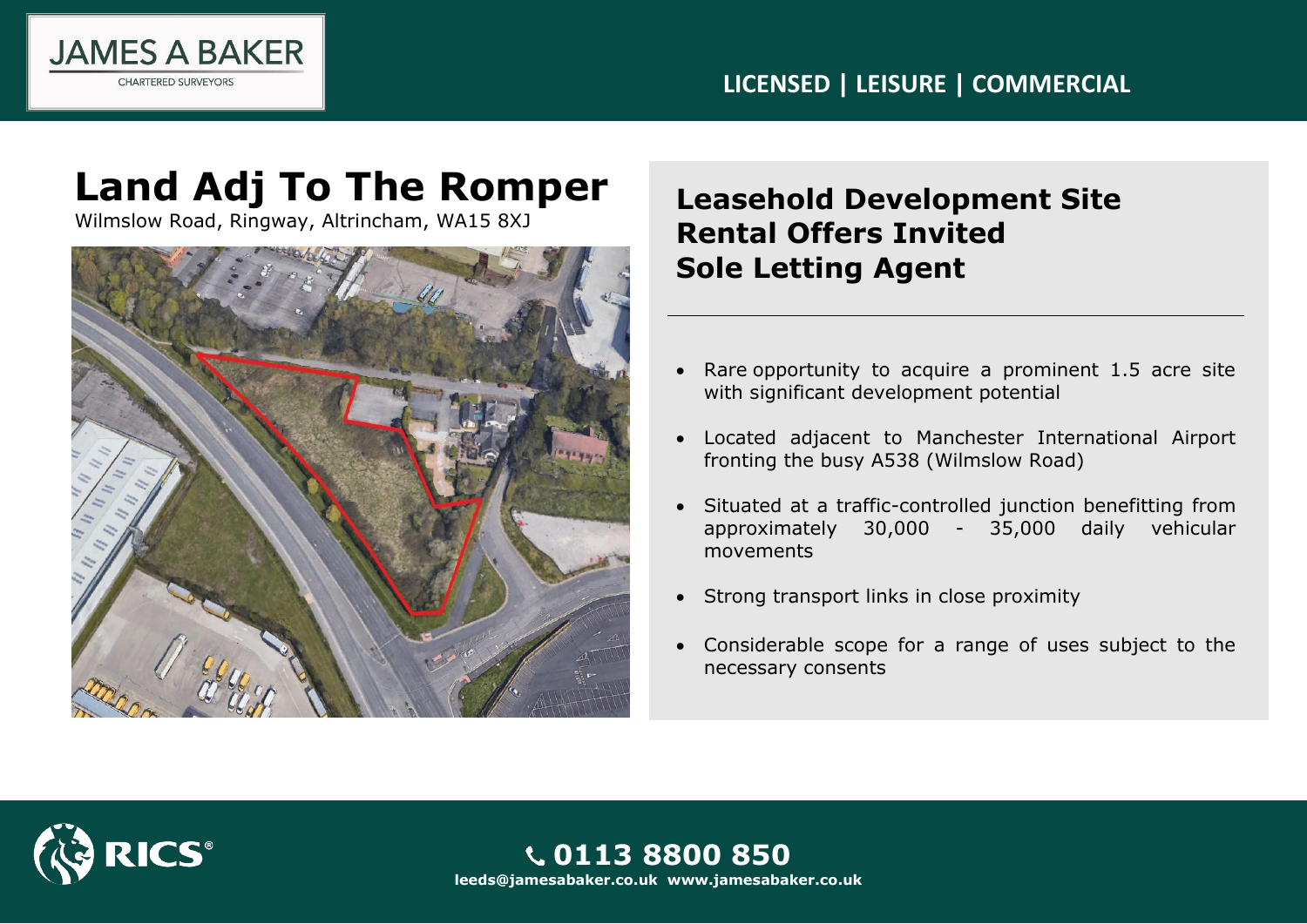# **Land Adj To The Romper**

**Wilmslow Road, Ringway, Altrincham, WA15 8XJ**

## **Leasehold Development Site Rental Offers Invited Sole Letting Agent**

#### **Location**

The land is located in area of Ringway on the outskirts of Altrincham in Greater Manchester and is situated approximately 4 miles north west of Wilmslow and 3 miles south east of Hale. The land is situated at a traffic controlled junction next to the Romper public house, which lays adjacent to Manchester Airport and fronts onto the busy A538 (Wilmslow Road). Traffic statistics are understood to be between 30,000 - 35,000 vehicular movements daily. The immediate area predominantly comprises industrial and commercial properties alongside a number of hotel venues which service Manchester International Airport. Licenced premises and private residential dwellings are also scattered throughout the area with the majority being located closer towards central Alrincham and Hale to the north west. The land also benefits from strong transport links including the A538 and M56 Motorway which connects the site to larger areas such as central Manchester, Stockport and Warrington.

#### **Description**

The land available totals approximately 1.5 acres as shown on the plan (this is for identification purposes only). It is understood that there are no current planning consents however all enquiries for alternate use are welcome.

### **Planning Policy**

Manchester City Council PO Box 532 Town Hall Manchester M60 2LA contact@manchester.gov.uk www.manchester.gov.uk

**This site provides a rare opportunity to acquire a prominent 1.5 acre plot of land, laying adjacent to the busy A538 and benefiting from high vehicular activity next to Manchester International Airport. The site proposes considerable scope for a range of uses subject to the necessary consents and is likely to be of significant interest to commercial roadside, hotel and self-storage operators.**



**0113 8800 850 leeds@jamesabaker.co.uk www.jamesabaker.co.uk**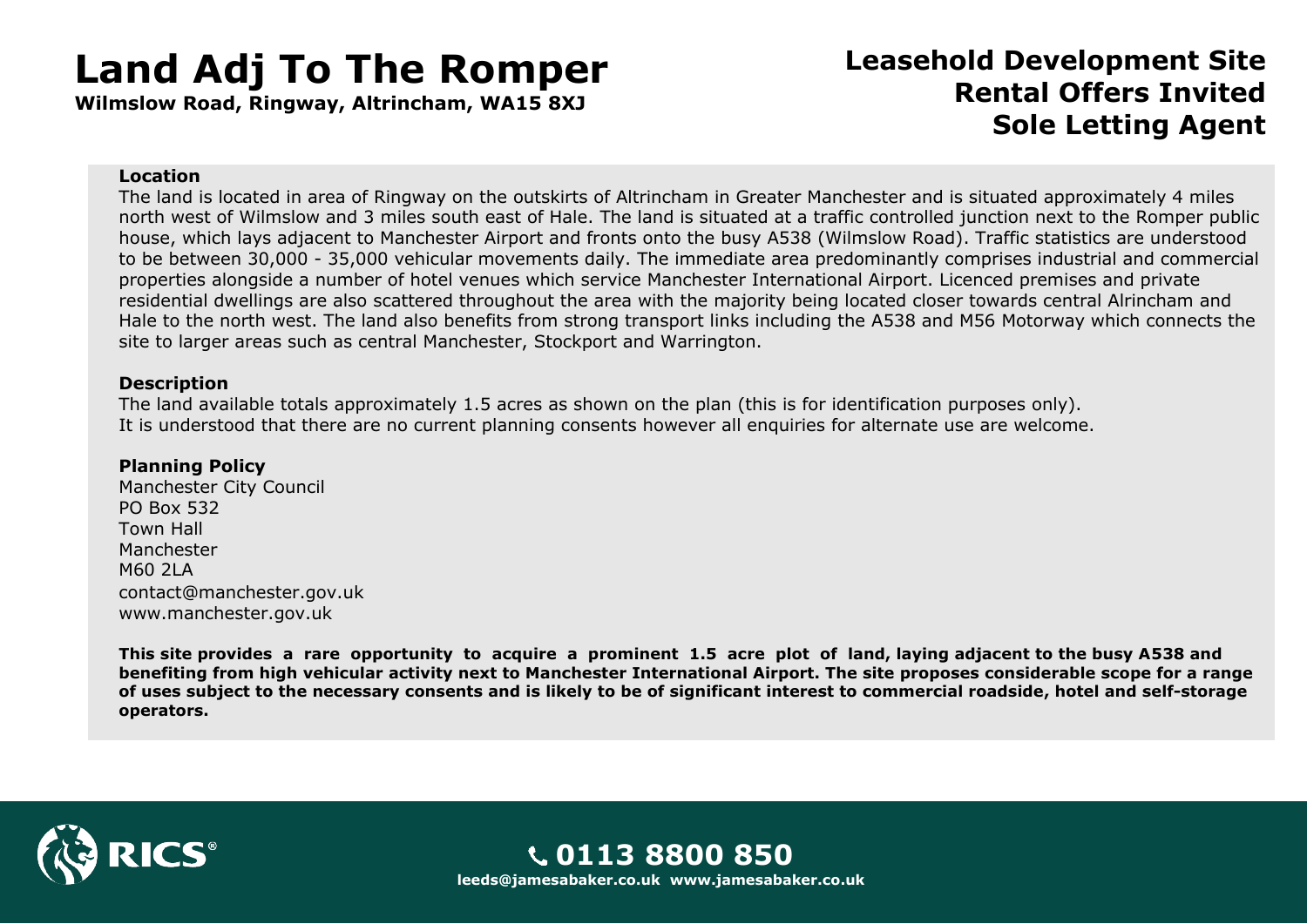# **Land Adj To The Romper**

**Wilmslow Road, Ringway, Altrincham, WA15 8XJ**

## **Leasehold Development Site Rental Offers Invited Sole Letting Agent**



## **General Information**

### *Services*

It is understood that all mains services supply the adjacent public house however all interested parties should rely on their own searches and investigations.

### *Tenure*

The land is available on a leasehold basis.

### *VAT*

VAT will be charged at the usual rate if applicable.

### *Money Laundering Regulations*

As part of our obligations under the UK Money Laundering Regulations 2017, James A Baker will require any tenant to provide proof of identity along with any other required documents.